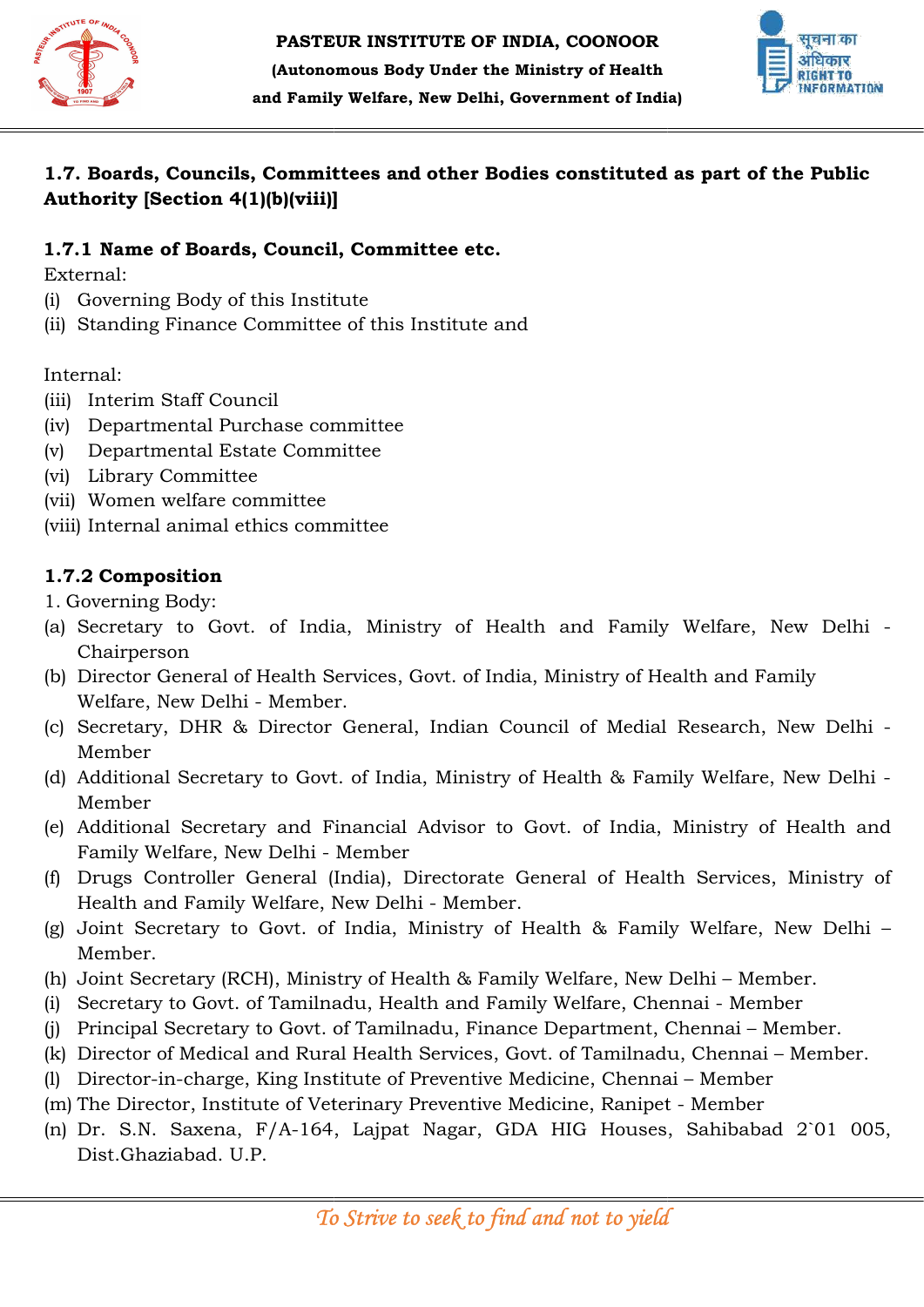



- (o) Dr. L.R. Sood, No.403, KBR Man
- (o) Dr. L.R. Sood, No.403, KBR Manicoms, Srinagar Colony, Hyderabad 500 073.<br>(p) Dr. S. Sivakumar, Director, Pasteur Institute of India, Coonoor, Nilgiris Member Secretary

## 2. Standing Finance Committee Standing Finance

- (a) Additional Secretary, Ministry of Health and Family Welfare, New Delhi Secretary, Ministry Delhi- Chairman
- (b) Additional Secretary & Financial Adviser to Govt. of India, Ministry of Health and Family Welfare, New Delhi – or nominee.
- (c) Joint Secretary to Govt. of India, Ministry of Health & Family Welfare, New Delhi -Member
- (d) Advisor (PH), Govt. of India, Ministry of Health and Family Welfare, New Delhi Member
- (e) Director of Medical and Rural Health Services, Govt. of Tamilnadu, Chennai Member
- (f) Dr. V.D. Ramanathan, Scientist G & Head (Retd), 40/10, Muthiyalu Chetty Street, Vepery, Chennai-600 007 – Member of Medical and Rural Health Services, Govt. of Tamilnadu, Chennai - Member<br>Ramanathan, Scientist G & Head (Retd), 40/10, Muthiyalu Chetty Street,<br>Chennai-600 007 – Member<br>vakumar, Director, Pasteur Institute of India, Coon
- (g) Dr. S. Sivakumar, Director, Pasteur Institute of India, Coonoor Member Secretary

#### 3. Interim Staff Council for the year 2020-21 Official side

- (a) Dr. S. Sivakumar, Director & Chairman, ISC
- (b) Shri A. Vairamoorthy, Administrative Officer & Secretary
- (c) Dr. A. Premkumar, Senior Research Officer & Member.
- (d) Shri R. Mohan, Research Officer & Member.
- (e) Dr. K. C. Sivanandappa, Research Officer & Member.
- (b) Shri A. Vairamoorthy, Administrative Officer & Secretary<br>
(c) Dr. A. Premkumar, Senior Research Officer & Member.<br>
(d) Shri R. Mohan, Research Officer & Member.<br>
(e) Dr. K. C. Sivanandappa, Research Officer & Member.<br>

## Staff side

| (p)                                        | Secretary                                                                                                           | (o) Dr. L.R. Sood, No.403, KBR Manicoms, Srinagar Colony, Hyderabad 500 073.<br>Dr. S. Sivakumar, Director, Pasteur Institute of India, Coonoor, Nilgiris - |                      |                                |  |
|--------------------------------------------|---------------------------------------------------------------------------------------------------------------------|-------------------------------------------------------------------------------------------------------------------------------------------------------------|----------------------|--------------------------------|--|
|                                            | 2. Standing Finance Committee                                                                                       |                                                                                                                                                             |                      |                                |  |
| (a)                                        | Additional Secretary, Ministry of Health and Family Welfare, New Delhi-Chairm                                       |                                                                                                                                                             |                      |                                |  |
| (b)                                        | Additional Secretary & Financial Adviser to Govt. of India, Ministry of Health and                                  |                                                                                                                                                             |                      |                                |  |
|                                            | Welfare, New Delhi – or nominee.                                                                                    |                                                                                                                                                             |                      |                                |  |
|                                            | (c) Joint Secretary to Govt. of India, Ministry of Health & Family Welfare, Nev                                     |                                                                                                                                                             |                      |                                |  |
|                                            | Member                                                                                                              |                                                                                                                                                             |                      |                                |  |
|                                            | (d) Advisor (PH), Govt. of India, Ministry of Health and Family Welfare, New Delhi -                                |                                                                                                                                                             |                      |                                |  |
| (e)                                        | Director of Medical and Rural Health Services, Govt. of Tamilnadu, Chennai - M                                      |                                                                                                                                                             |                      |                                |  |
| (f)                                        | Dr. V.D. Ramanathan, Scientist G & Head (Retd), 40/10, Muthiyalu Chet                                               |                                                                                                                                                             |                      |                                |  |
|                                            | Vepery, Chennai-600 007 – Member<br>Dr. S. Sivakumar, Director, Pasteur Institute of India, Coonoor – Member Secret |                                                                                                                                                             |                      |                                |  |
| (g)                                        |                                                                                                                     |                                                                                                                                                             |                      |                                |  |
|                                            |                                                                                                                     |                                                                                                                                                             |                      |                                |  |
|                                            | 3. Interim Staff Council for the year 2020-21<br><b>Official side</b>                                               |                                                                                                                                                             |                      |                                |  |
|                                            | (a) Dr. S. Sivakumar, Director & Chairman, ISC                                                                      |                                                                                                                                                             |                      |                                |  |
| (b)                                        | Shri A. Vairamoorthy, Administrative Officer & Secretary                                                            |                                                                                                                                                             |                      |                                |  |
| (c)                                        | Dr. A. Premkumar, Senior Research Officer & Member.                                                                 |                                                                                                                                                             |                      |                                |  |
| (d)                                        | Shri R. Mohan, Research Officer & Member.                                                                           |                                                                                                                                                             |                      |                                |  |
| (e)                                        |                                                                                                                     | Dr. K. C. Sivanandappa, Research Officer & Member.                                                                                                          |                      |                                |  |
| (f)                                        | Shri P. Sasikumar, Officer-in-Charge (Purchase & Stores) & Member                                                   |                                                                                                                                                             |                      |                                |  |
|                                            |                                                                                                                     |                                                                                                                                                             |                      |                                |  |
| Staff side                                 |                                                                                                                     |                                                                                                                                                             |                      |                                |  |
| (a)                                        | Shri R. Sathyamoorthy                                                                                               | Technical Assistant & Leader                                                                                                                                |                      | Rep. of Gr.01                  |  |
| (b)                                        | Shri N. Chandran                                                                                                    | Lab. Technician & Dy. Leader                                                                                                                                | $\ddot{\cdot}$       | Rep. of Gr.02                  |  |
| (c)                                        | Shri C. Vadivelu                                                                                                    | Lab. Assistant                                                                                                                                              | $\vdots$             | Rep. of Gr.03                  |  |
| (d)                                        | Shri C. Doraiswamy                                                                                                  | <b>Upper Division Clerk</b>                                                                                                                                 | $\ddot{\cdot}$       | Rep. of Gr.04                  |  |
| (e)                                        | Smt. R. Parvathi<br>Shri B. Ramu                                                                                    | Multi Tasking Staff<br>Multi Tasking Staff                                                                                                                  | $\colon$<br>$\colon$ | Rep. of Gr.05<br>Rep. of Gr.05 |  |
| (f)<br>(g)                                 | Shri A. Senthilkumar                                                                                                | Multi Tasking Staff                                                                                                                                         | $\vdots$             | Rep. of Gr.05                  |  |
| (h)                                        | Shri V. Radhakrishnan                                                                                               | Maintenance Technician                                                                                                                                      | $\colon$             | Rep. of Gr.06                  |  |
| (i)                                        | Mrs. B. Jeyalakshmi                                                                                                 | Multi Tasking Staff & Lady Staff                                                                                                                            | $\colon$             | Rep. of Gr.08                  |  |
|                                            |                                                                                                                     | Representative for Cadre 'C'                                                                                                                                |                      |                                |  |
|                                            |                                                                                                                     |                                                                                                                                                             |                      |                                |  |
| 4. Departmental Purchase Committee         |                                                                                                                     |                                                                                                                                                             |                      |                                |  |
|                                            | (a) Dr. S. Sivakumar, Director – Head of the Committee                                                              |                                                                                                                                                             |                      |                                |  |
| (b)                                        | Dr. A. Premkumar, Senior Research Officer – Member                                                                  |                                                                                                                                                             |                      |                                |  |
|                                            |                                                                                                                     |                                                                                                                                                             |                      |                                |  |
|                                            |                                                                                                                     |                                                                                                                                                             |                      |                                |  |
| To Strive to seek to find and not to yield |                                                                                                                     |                                                                                                                                                             |                      |                                |  |

#### 4. Departmental Purchase Committee Committee

- (a) Dr. S. Sivakumar, Director – Head of the Committee
- (b) Dr. A. Premkumar, Senior Research Officer Member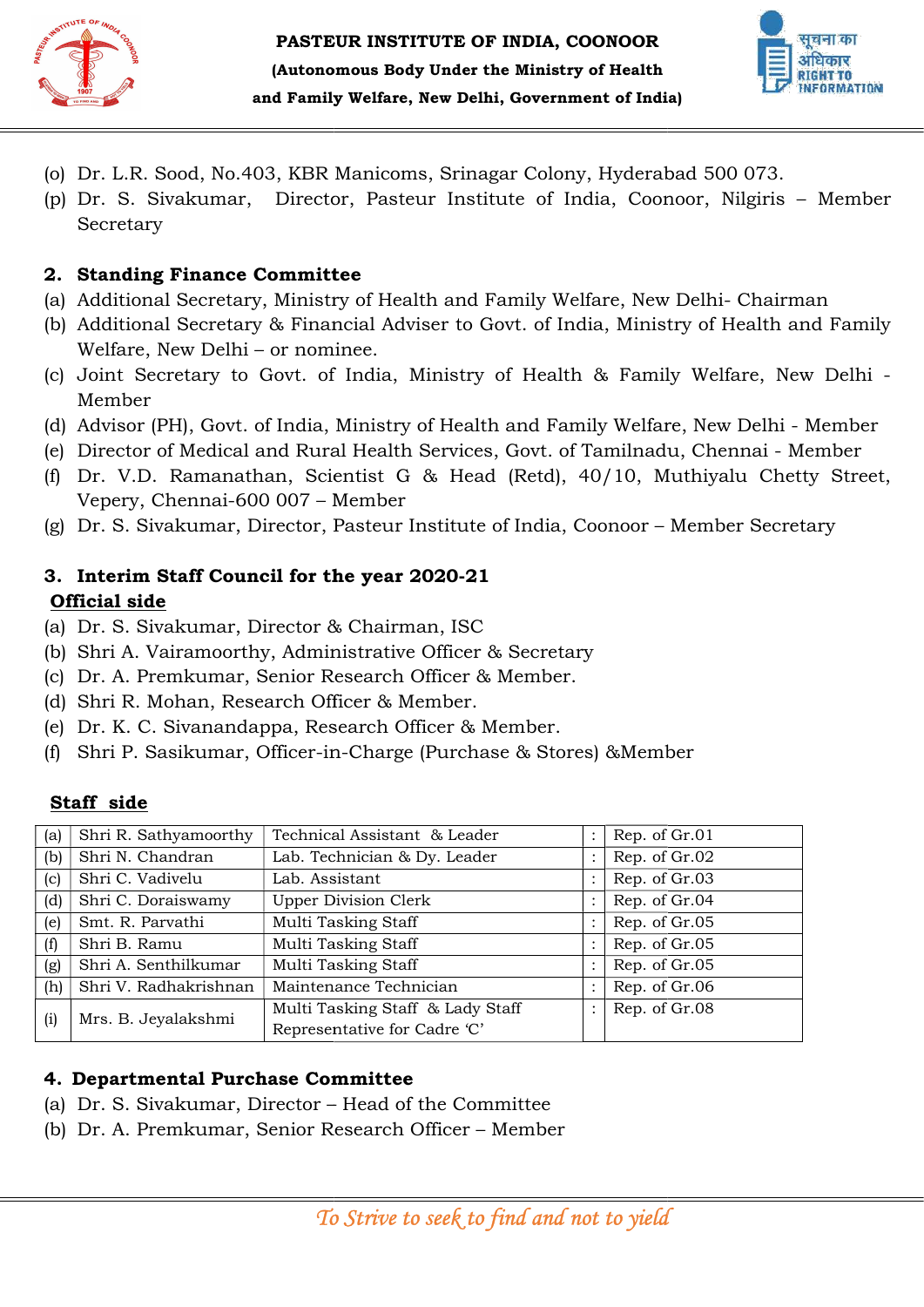



and Family Welfare, New Delhi, Government of India)

- (c) Shri A. Vairamoorthy, Administrative Officer and Drawing and Disbursing Officer Member
- (d) Shri R. Mohan, Research Officer Member
- (e) Dr. K.C. Shivanandappa, Research Officer Member
- (f) Shri P. Sasikumar, Private Secretary and Officer-in-Charge, Purchase/Stores Member

# 5. Departmental Estate Committee

- 1. Dr. A. Premkumar, Sr. Research Officer & Controlling Officer, Estate Department -Chairman.
- 2. Mr. A. Vairamoorthy Administrative Officer Officer- Member
- 3. Mr. R. Mohan, Research Officer & Officer-in-charge, Quality Assurance Member
- 4. Dr. K.C. Shivanandappa, Research Officer Member
- 5. Smt. T. Lalitha, Assistant Research Officer Member
- 6. Shri P. Sasikumar, Private Secretary Member
- 7. Dr. N. Sivananda, Assistant Research Officer Member
- 8. Dr. S. Jaganathan, Assistant Research Officer Member
- 9. Shri T. Sekar, Assistant Research Officer Sekar, Assistant Research Officer Member

# 10. Library Committee

- i. Dr. S. Sivakumar, Director – Head of the Committee
- ii. Dr. A. Premkumar, Senior Research Officer
- iii. Shri A. Vairamoorthy, Administrative Officer ii. Dr. A. Premkumar, Senior Research Officer<br>
ii. Shri A. Vairamoorthy, Administrative Officer<br>
v. Shri K.C. Shivanandappa, Research Officer and
- iv. Shri R. Mohan, Research Officer
- 
- vi. Shri P. Sasikumar, Private Secretary

# 11. Women Welfare Committee (internal Complaints Committee) Shri P. Sasikumar, Private Secretary<br> **Women Welfare Committee (internal Complaints**<br>
(a) Dr. A. Premkumar, Sr. Research Officer - Chairman)

- 
- (b) Shri A. Vairamoorthy, Administrative Officer Member
- (c) Smt T. Lalitha, Assistant Research Officer Smt Member
- (d) Smt. Chandra Charles, Assistant Research Officer Member Secretary

# 12. Institutional Animal Ethics Committee (IAEC)

- 1. Dr. S. P. Muthukumar, Principal Scientist & Head, Animal House facility, CSIR Central Dr. S. P. Muthukumar, Principal Scientist & Head, Animal House facility, CSIR – Cent<br>Food Technological Research Institute, Mysore – 570 020, Karnataka – Main Nominee.
- 2. Dr. D. Kannan, Associate Professor, Deptt. of Laboratory Animal Medicine, Veterinary Dr. D. Kannan, Associate Professor, Deptt. of Laboratory Animal 1<br>College and Research Institute, Namakkal – 637 002 – Link Nominee. Administrative Officer and Drawing and Disbursing Officer<br>
ch Officer – Member<br>
ch, Descarch Officer – Member<br>
an, Research Officer – Member<br>
vate Secretary and Officer-in-Charge, Purchase/Stores – Me<br>
Committee<br>
C. Resear and Family Welfare, New Delhi, Government of India)<br>
i A. Vairamoorthy, Administrative Officer and Drawing and Dist<br>
Inc. Mohan, Research Officer – Member<br>
IR. R. Rocklands, R. Rocklands, R. Rocklands, R. Rocklands, R. Roc
- 3. Dr. R. Vadivelan, Deptt. of Pharmacology, JSS College of Pharmacy, Ooty 643 001 -Scientist from outside the Institute.
- 4. Dr. T.K. Praveen, 20, Rocklands, Deptt. of Pharmacology, JSS College of Pharmacy, Ooty – 643 001 – Socially aware nominee.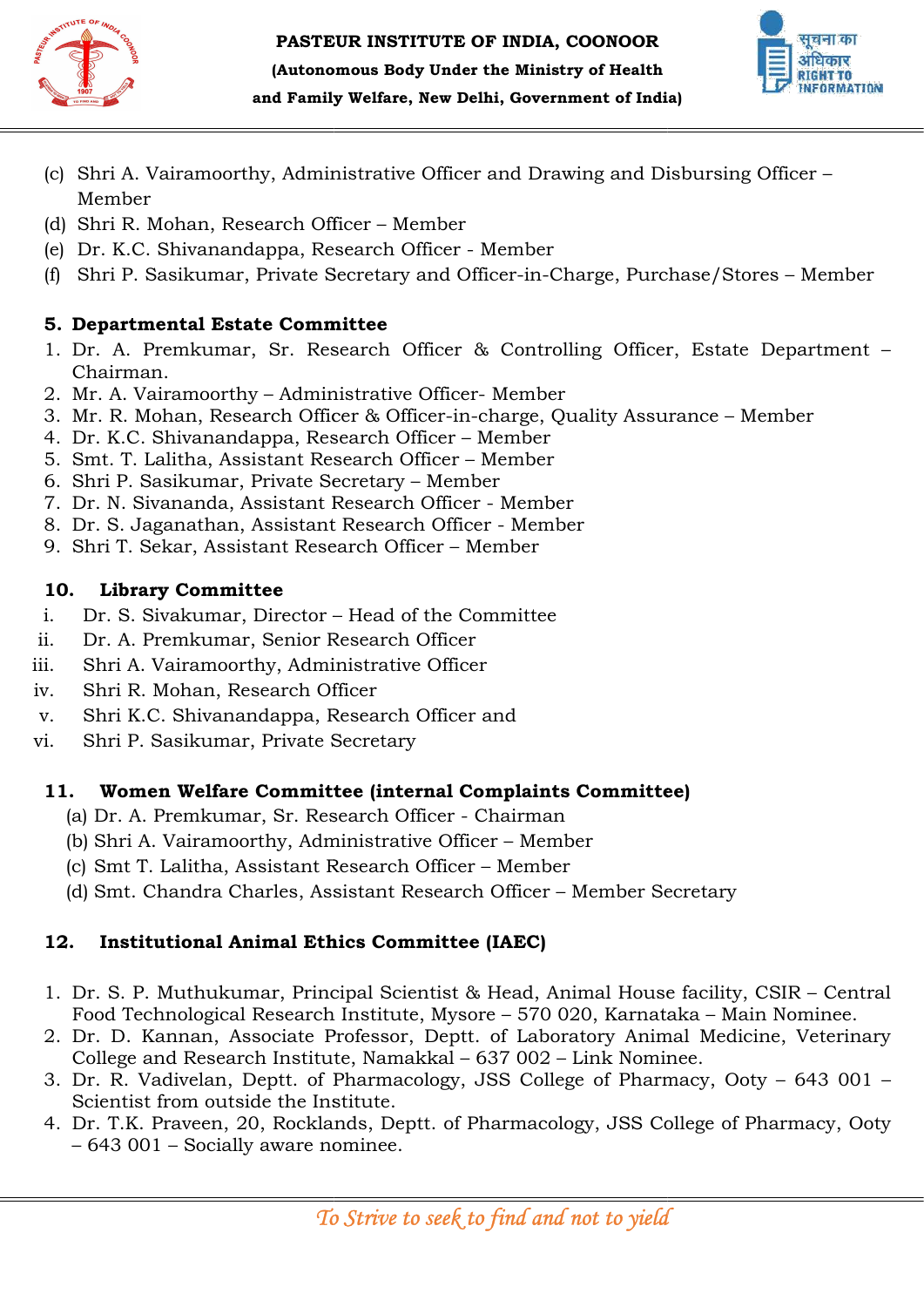



- 5. Dr. A. Premkumar, Senior Research Officer & Scientist Member Secretary, PII, Coonoor.
- 6. Dr. B. Sugumaran, Scientist from different discipline, Dept. of Animal Husbandry, Ooty
- 7. Dr. K.C. Shivanandappa, Research Officer & Scientist from different discipline, PII, Coonoor. nber Secretary, PII, Coonoor.<br>B. Sugumaran, Scientist from different discipline, Dept. of Animal<br>K.C. Shivanandappa, Research Officer & Scientist from differ<br>noor.<br>S. Parthasarathy, Joint Director & Biological Scientist, D charge, Animal House facility,<br>of Animal Husbandry, Ooty<br>from different discipline, PII,<br>pept. of Animal Husbandry,
- 8. Dr. S. Parthasarathy, Joint Director & Biological Scientist, Dept. of Coonoor.

# 1.7.3 Dates from which constituted & 1.7.4. Term/Tenure

Governing Body : w.e.f. 01.07.1978 onwards, until further orders

Standing Finance Committee: w.e.f. 01.07.1978 onwards, until further orders w.e.f. 01.07.1978 onwards, until further orders<br>Committee: w.e.f. 01.07.1978 onwards, until further orde<br>chase Committee: w.e.f. 16.05.2019, until further orders

Departmental Purchase Committee: w.e.f. 16.05.2019, until further orders

Departmental Estate Committee: 27.04.2021

Library Committee: 02.06.2020, until further orders. Library Committee: 02.06.2020,

Women Welfare Committee (internal Complaints Committee): 21.04.2018, until further<br>orders<br>Institutional Animal Ethics Committee (IAEC): 12.05.2020, until further orders. orders

Institutional Animal Ethics Committee (IAEC): 12.05.2020, until further orders.

# 1.7.4 Powers and functions

Powers and functions of the Governing Body

- (i) The Governing Body shall exercise such powers and discharge such functions as Powers and functions of the Governing Body<br>
(i) The Governing Body shall exercise such powers and discharge<br>
are laid down in the Rules & Regulations, these bye-laws and powers & functions of the Governing Body. : 12.05.2020, until further orders.<br>such powers and discharge such functions as<br>alations, these bye-laws and schedules, as the
	- (ii) All proceedings of meeting of the Governing Body shall be entered in a minute book to be maintained by the Secretary for the purpose and minutes shall be signed by the Chairman of the meeting after the same is duly confirmed. ceedings of meeting of the Governing Body shall be entered in a minute<br>o be maintained by the Secretary for the purpose and minutes shall be<br>by the Chairman of the meeting after the same is duly confirmed.
- (iii) Any member desirous of moving a resolution at a meeting of the Governing Body shall give notice thereof in writing to the Secretary so as to reach him not less than 7 days before day of such meeting. Such a notice when recei circulated immediately by the Secretary to members and shall then form part of the agenda of the meeting. Scientist-in-charge, Animal House facility,<br>ipline, Dept. of Animal Husbandry, Ooty<br>is Scientist from different discipline, PII,<br>cal Scientist, Dept. of Animal Husbandry,<br>rm/Tenure<br>further orders<br>wards, until further order Any member desirous of moving a resolution at a meeting of the Governing Body shall give notice thereof in writing to the Secretary so as to reach him not less than 7 days before day of such meeting. Such a notice when rec a, Government of India)<br>
Socientist-in-charge, Animal<br>
Socientist-in-charge, Animal<br>
Hus & Scientist from different<br>
gical Scientist, Dept. of Anin<br> **erm/Tenure**<br>
iil further orders<br>
liferent orders<br>
animates, until furth r the same is duly confirmed.<br>ion at a meeting of the Governing Body<br>ecretary so as to reach him not less than<br>juch a notice when received shall be
	- (iv) No subject disposed of by the Governing Body at its meeting shall be brought up again for consideration until after the expiry of one yea r, Chairman decides that the subject requires further consideration in the interest of the Institute.
	- (v) The Governing Body shall have powers to create posts subject to specific provision Chairman decides that the subject requires further consideration in the interest of<br>the Institute.<br>The Governing Body shall have powers to create posts subject to specific provision<br>in the budget, in scales of pay applicab India or/scales of pay approved by the Government of India and as applicable from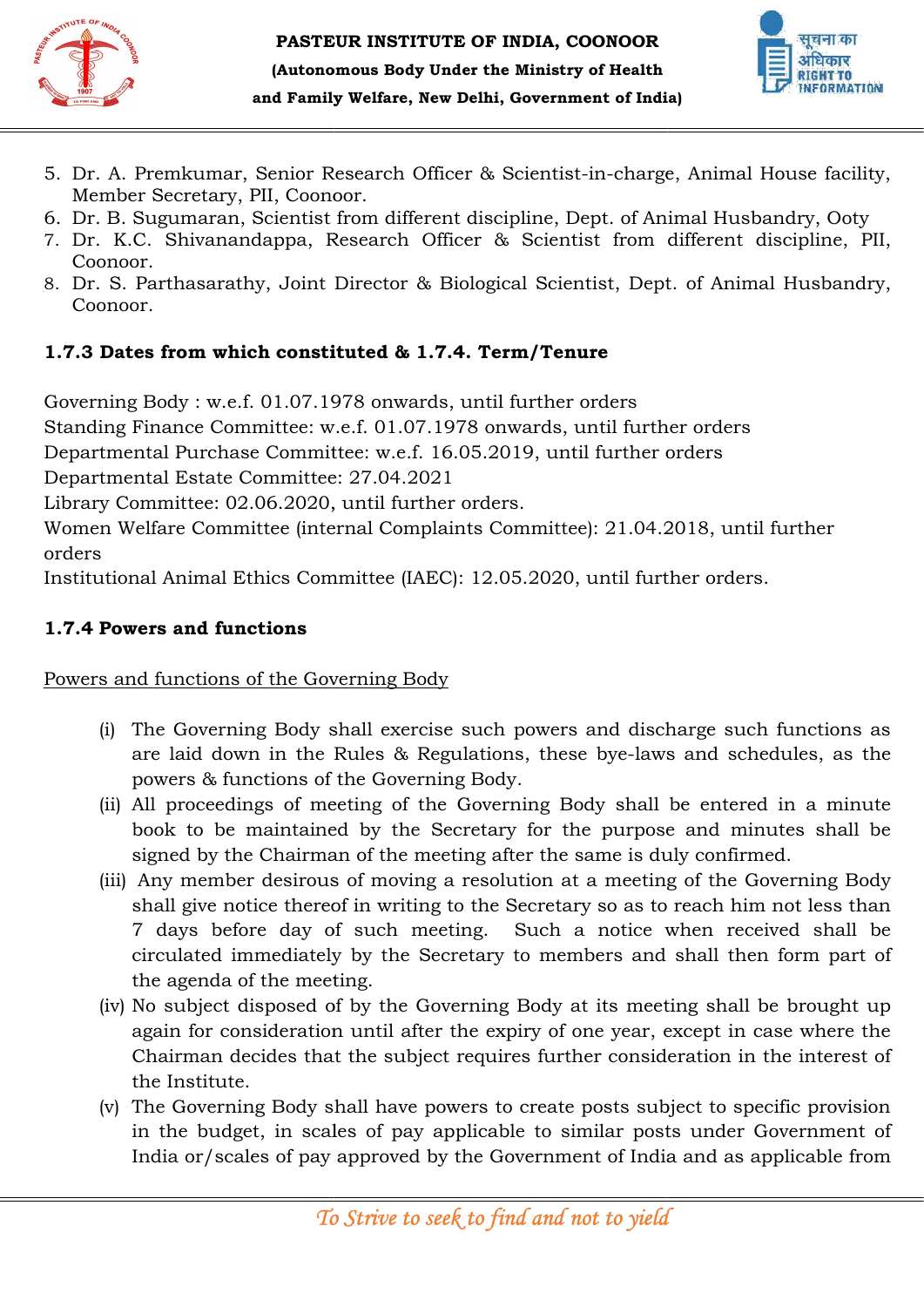



time to time; classify them into grades and specify their designations. In all matters the Governing Body, shall have full powers in the ma matter of expenditure from the funds of the Institute subject to budget provision save in the matter of pay, allowances and concessions to a Central or any State Government servant, on foreign service which shall not be greater than those admissible under code rules of the concerned government. imat to time closing them into grades and specify their designations. In all<br>numero them into most and specify their designations are not be more from the allowers in the matter of expenditure<br>pay, allowances and concessio specific provident and provident of the members in a member of the members the Government of the members Committee and the members Committee and the members Committee and concessions to a Central or any State Covernment se

- (vi) Appointment to Group A post shall be made by the Governing Body on the recommendation of Selection Committee constituted by the Governing Body for that purpose.
- (vii) The Director of the Institute shall be appointed by the Governing Body on such terms and for such period as may be decided by the Governin Governing Body. The terms and for such period as may be decided by the Governing Body. The<br>directions of the appointment committee for appointment of Chief Executives through ACCC as per OM No. 28/17/2004 E.O.S.M. II as dated 30.11.2005 of DOPT Govt. of India, New Delhi to be followed (G.B, dated 6.2.06)
- (viii) The Governing Body shall, while creating a post, also decide about the classification of the post, if a post with same designation and same scale of pay does not exist in the Institute. through ACCC as per OM No. 28/17/2004 E.O.S.M. II as dated 30.11.2005 of DOPT Govt. of India, New Delhi to be followed (G.B, dated 6.2.06)<br>
) The Governing Body shall, while creating a post, also decide about the classific provintment of Chief Executives<br>
1.S.M. II as dated 30.11.2005 of<br>
3, dated 6.2.06)<br>
a post, also decide about the<br>
signation and same scale of pay<br>
ie benefit of the employees of the<br>
ctor or to both as it may deem fit
- (ix) To establish an appropriate provident fund for the benefit of the employees of the Institute.
- (x) Delegation of powers to the Chairman or the Director or to both as it may deem fit for the conduct of business subject to the condition that the action taken by the Chairman or by the Director shall be reported for confirmation at the meeting of the Governing Body.
- (xi) The Governing Body may accept the management and administration of any endowment or trust fund or any subscription or donation provided that the same is unaccompanied by any condition inconsistent or in conflict with the nature and object for which the Institute is established. for the conduct of business subject to the condition that the action taken by the Chairman or by the Director shall be reported for confirmation at the meeting of the Governing Body.<br>The Governing Body may accept the manag
- (xii) The Governing Body shall have all powers of punishment including dismissal, removal or reduction in rank of all members of the Staff of the Inst Institute.
- (xiii) The Governing Body may frame, alter, and repeal bye-laws for the proper conduct of the Institute for which no specific provision has been made in these rules. Such bye laws shall be passed by the Governing Body by a majority of not less than two third of the members present.

#### Functions of the Standing Finance Committee:

(1) To consider and recommend for approval to the Governing Body the annual budget estimates of the Institute; The budget estimates approved by the Government of India on the recommendations of the Standing Finance Committee shall be subject to availability of funds in the Institute and the financial commitment of the Government of India to the Institute.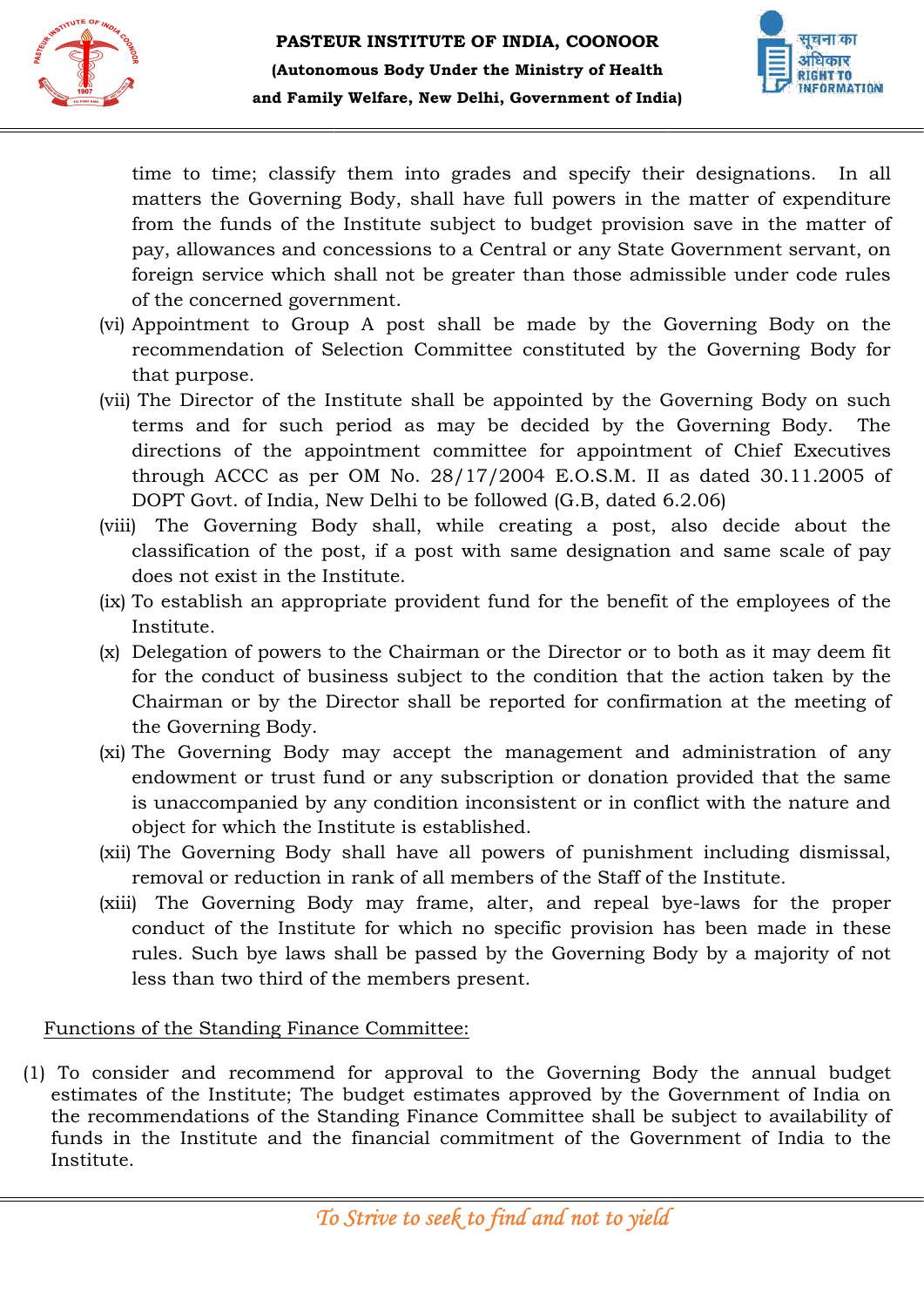



- (2) To consider and recommend for approval to the Governing Body the annual audited accounts of the Institute.
- (3) To consider and recommend for approval to the Governing Body, new financial proposals which may arise during the course of the year which may not be already provided for under the budget and to approve appropriation between previously approved major heads.
- (4) To consider reports of receipts and expenditure submitted by the Director for information; to examine from time to time the adequacy of resources of funds and the general financial To consider reports of receipts and expenditure submitted by the Director for information<br>to examine from time to time the adequacy of resources of funds and the general financia<br>position of the Institute; and to make appr iation between previously approved r<br>d expenditure submitted by the Dire<br>adequacy of resources of funds and<br>ke appropriate recommendations to t<br>Governing Body for approval of all p<br>and approve the action of the Direc<br>n of
- (5) To consider and recommend to the Governing Body for approval of all proposals for creation of new posts and also to consider and approve the action of the Director and approve the action of the Director in the creation of posts within his powers.
- (6) To consider and approve all matters relating to the invitation and acceptance of tenders which are beyond the powers of the Director, and rew posts and also to consider and approve the action of the Director and approve the<br>on of the Director in the creation of posts within his powers.<br>consider and approve all matters relating to the invitation and acceptanc
- (7) The Standing Finance Committee will also function as the Exe the Director. A report of the proceedings of each Executive Committee meeting will be forwarded to the Governing Body. This Executive Committee will meet more often than the Governing Body. To consider and recommend for approval to the Governing Body the annual a<br>To consider and recommend for approval to the Governing Body, new financial pro<br>side in an example during the course of the pear which may not be a the Director. A report of the proceedings of each Executive Committee meeting will be forwarded to the Governing Body. This Executive Committee will meet more often than the Governing Body.<br>Functions of the Departmental Pu **Example 12 and Family Welfare. New Delhi, Government of India)**<br>To consider and recommend for approval to the Governing Body, no<br>coounts of the Institute.<br>To consider and recommend for approval to the Governing Body, w

### Functions of the Departmental Purchase Committee:

Scrutinization and Finalizations of all purchases such as Plant & Machinery, Equipment, Chemicals, all Raw Materials, and Maintenance items etc., required by various sections as per purchase procedures placed before the purchase committee. crutinization and Finalizations of all purchases such as Plant & M<br>
hemicals, all Raw Materials, and Maintenance items etc., required<br>
er purchase procedures placed before the purchase committee.<br>
Unctions of Institutional

Functions of Institutional Animal Ethics Committee:

- ◆ To review and approve research proposals involving lab animals
- To provide suggestions for modification of the proposals wherever necessary
- To conduct periodic supervision of Institute's animal
- To ascertain ethical use of animals and protection of well being of animals during and after research
- When research activity is not found in accordance to CPCSEA guidelines to help adopt correct measures To ascertain ethical use of animals and protection of well being of animals during and<br>after research<br>When research activity is not found in accordance to CPCSEA guidelines to help adopt<br>correct measures<br>To see that all th
- trained to handle the animals
- To ensure that GLP guidelines are followed in animal facility to protect the researchers<br>and all others involved in animal handling and all others involved in animal handling

#### Functions of Estate Committee:

To look after the works related Estate Deparment i.e. for generating notes, scrutinizing and finalizing of all tenders related to original civil and electrical works, repair/maintenance of